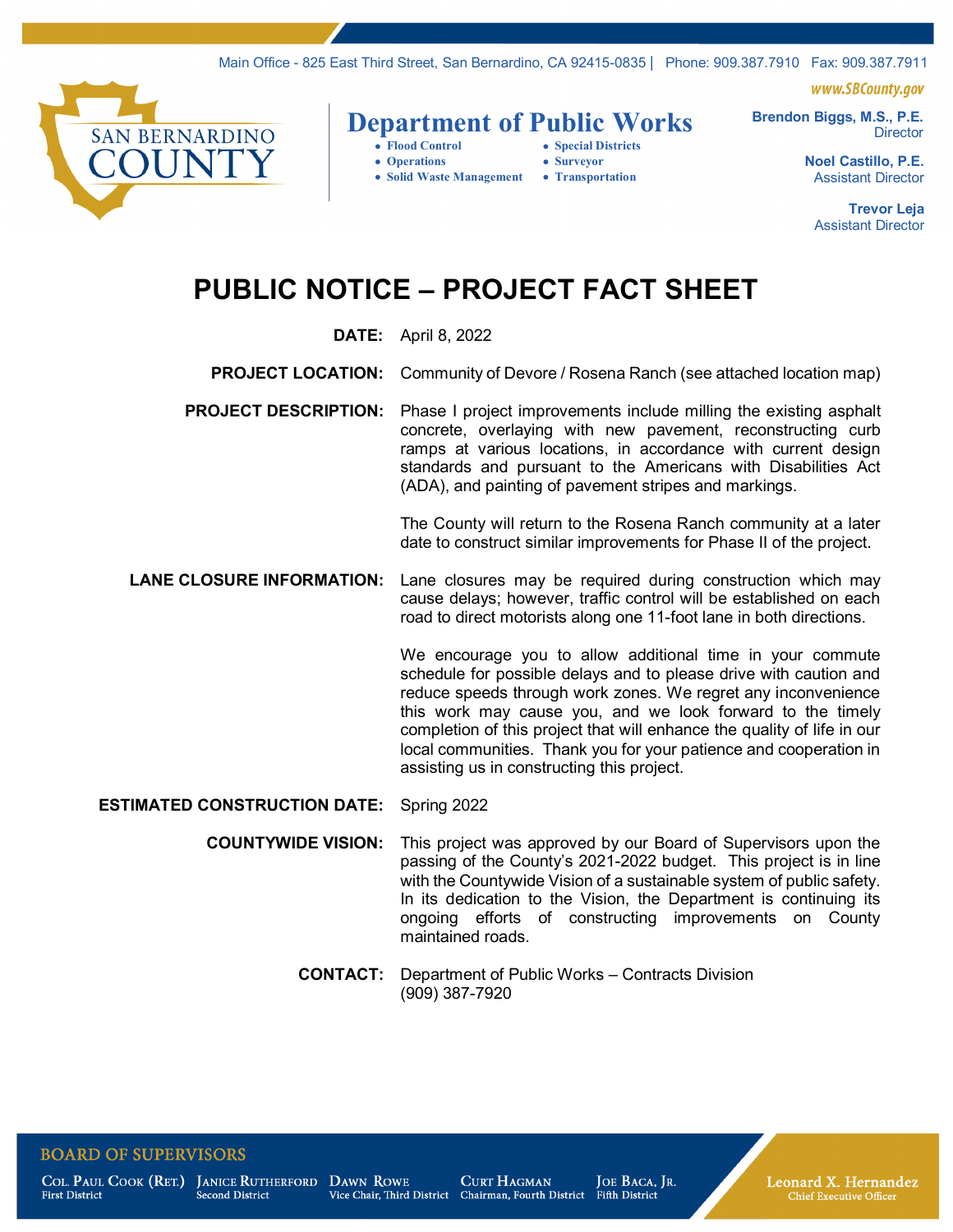Main Office - 825 East Third Street, San Bernardino, CA 92415-0835 | Phone: 909.387.7910 Fax: 909.387.7911

www.SBCountv.aov



### **Department of Public Works**

- • **Flood Control** • **Special Districts**
- • **Operations** • **Surveyor**
- • **Solid Waste Management** • **Transportation**

**Director Noel Castillo, P.E.**

**Brendon Biggs, M.S., P.E.**

Assistant Director

**Trevor Leja** Assistant Director

# **AVISO PÚBLICO – HOJA INFORMATIVA DEL PROYECTO**

#### **FECHA:** Abril 8, 2022

**UBICACIÓN DEL PROYECTO:** Comunidad de Devore / Rosena Ranch (ver mapa de ubicación adiunto)

**DESCRIPCIÓN DEL PROYECTO:** Las mejoras de la Fase I incluyen el fresado del concreto asfáltico existente, la superposición con pavimento nuevo, la reconstrucción de rampas de bordillo en varios lugares, de acuerdo con los estándares de diseño actuales y de conformidad con la Ley de Estadounidenses con Discapacidades (ADA), y la pintura de rayas y marcas de pavimento.

> El Condado regresará a la comunidad de Rosena Ranch en una fecha posterior para construir mejoras similares para la Fase II del proyecto.

**INFORMACIÓN DE CIERRE DE CARRILES:** Es posible que se requieran cierres de carriles durante la construcción, lo que puede causar retrasos; sin embargo, se establecerá un control de tráfico en cada carretera para dirigir a los automovilistas a lo largo de un carril de 11 pies en ambas direcciones.

> Le recomendamos que permita tiempo adicional en su horario de viaje para posibles retrasos y que conduzca con precaución y reduzca las velocidades a través de las zonas de trabajo. Lamentamos cualquier inconveniente que este trabajo pueda causarle, y esperamos la finalización oportuna de este proyecto que mejorará la calidad de vida en nuestras comunidades locales. Gracias por su paciencia y cooperación para ayudarnos a construir este proyecto.

#### **FECHA ESTIMADA DE CONSTRUCCIÓN:** Primavera 2022

**VISIÓN DE TODO EL CONDADO:** Este proyecto fue aprobado por nuestra Junta de Supervisores al aprobar el presupuesto del Condado para 2021-2022. Este proyecto está en línea con la Visión de todo el Condado de un sistema sostenible de seguridad pública. En su dedicación a la Visión, el Departamento continúa sus esfuerzos continuos para construir mejoras en las carreteras mantenidas por el Condado.

> **CONTACTO:** Departamento de Obras Públicas – División de Contratos (909) 387-7920

#### **BOARD OF SUPERVISORS**

**First District** 

COL. PAUL COOK (RET.) JANICE RUTHERFORD DAWN ROWE Second District

**CURT HAGMAN** Vice Chair, Third District Chairman, Fourth District

JOE BACA, JR. Fifth District

Leonard X. Hernandez

**Chief Executive Officer**